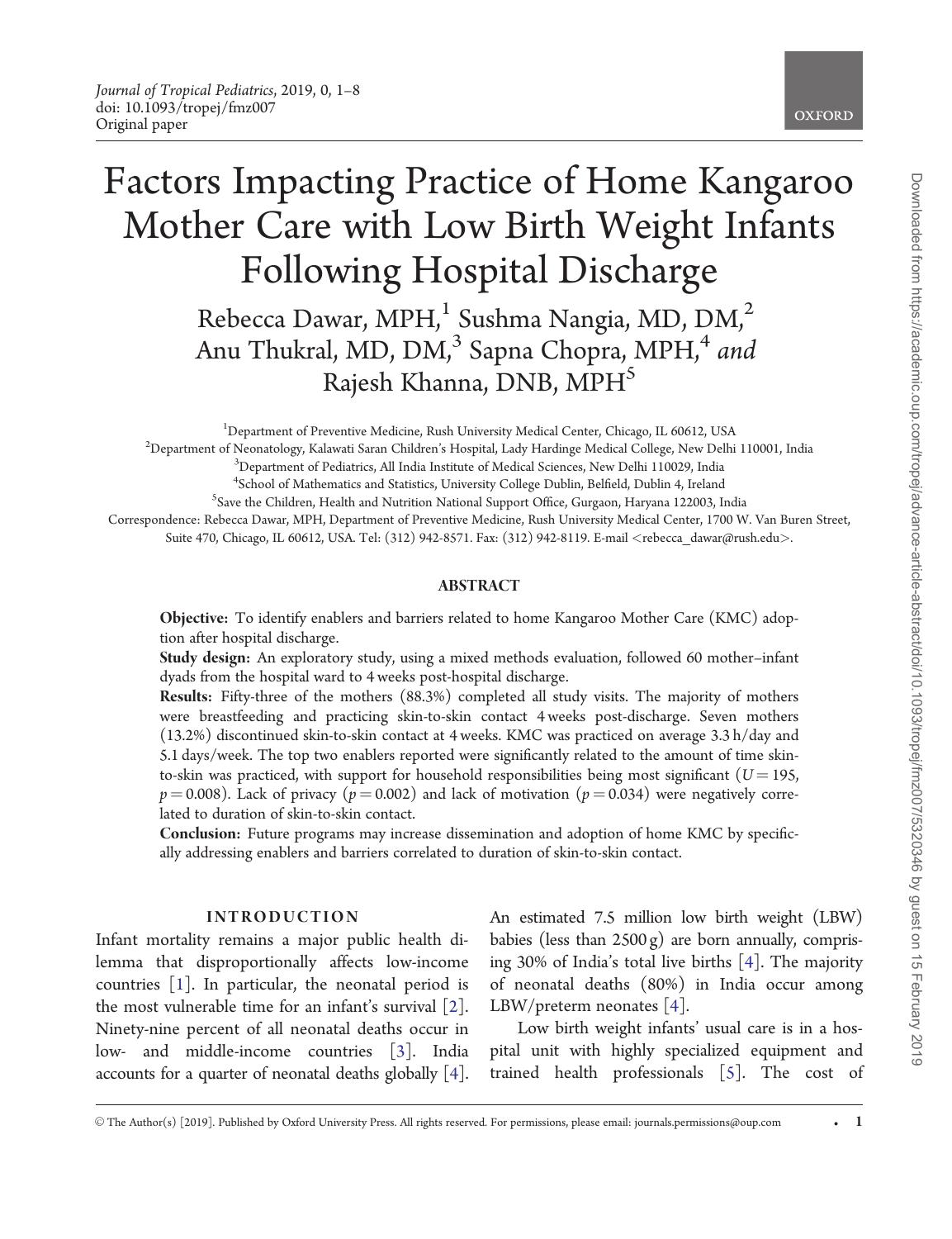sophisticated medical approaches for the care of LBW infants makes them less available to countries with the greatest need [6]. Kangaroo Mother Care (KMC) is a well-studied, low technology, low cost, highly effective alternative to conventional care for stable LBW infants. The core components to the KMC method are exclusive breast feeding and skinto-skin contact [6]. Results from a comprehensive review of the literature and meta-analyses conclude, the KMC approach when compared with conventional hospital care of stable LBW infants, is more effective at decreasing morbidity and mortality, occurrences of sepsis, other infections and lower respiratory tract disease  $[5, 7]$ ; while producing protective effects lasting up to 20 years  $[8]$ .

The duration KMC is implemented has been identified as the most common determinant of intensified growth for LBW infants [9]. A prospective cohort study of LBW infants found infants receiving KMC for more than 12 h/day (while in the hospital) had greater gains in weight, head circumference and length than those receiving KMC <12 h/day. At a 6 month post-hospital discharge visit, results indicated that infants receiving home KMC had incremental growth compared with infants not receiving home KMC [9].

The question remains why is there not widespread implementation of KMC? Qualitative data from KMC implementation in hospitals were reviewed from 112 studies. The identified barriers to KMC implementation were at two levels; the health systems' delivery of care and within the context of cultural norms for the given population [10]. Studies that help determine barriers and enablers to KMC adoption are critical for developing methods to aid in its adoption and duration of practice. The KMC studies on effectiveness and successful adoption have been conducted with LBW infants in hospitals and medical facilities.

To fully realize the benefits of KMC implementation for LBW infants, data on the feasibility, effectiveness, and the identification of factors related to the successful adoption of home KMC implementation are needed. To that end, this exploratory study, using a convenience sample of mother–infant dyads, aims to: (i) assess if home KMC can be practiced; (ii) assess if infant growth measures improve during home KMC practice; (iii) identify factors related to KMC adoption (enablers and barriers); and (iv) assess elements (enablers and barriers) related to the duration of KMC practice.

#### METHODS

#### Study design

This exploratory, observational study was conducted with a convenience sample of 60 mother–infant dyads. The study followed mothers' KMC practices from admittance to the hospital KMC ward to 4 weeks post-hospital discharge. A mixed methods evaluation design was used. The study was approved by the Ethics Committee at Kalawati Saran Children's Hospital.

#### Recruitment

The mothers were recruited from a KMC ward situated in a level II neonatal intensive care unit at Kalawati Saran Children's Hospital in Delhi, India. Recruitment occurred between July and September of 2015. The hospital was selected because it serves high volumes of disadvantaged populations and is representative of government health facilities in urban Indian settings.

All infants admitted to the KMC ward were screened for study eligibility. Mothers were recruited 48 h after KMC initiation. This allowed potential study participants the opportunity to acquaint themselves with KMC procedures. The hospital nurse provided the study protocol to eligible mothers. Those wanting to participate gave verbal consent on a digital recorder.

#### KMC instruction

Mothers were taught KMC practice while in the hospital's KMC infant ward. The hospital physician instructed each mother on techniques for how to position and engage the infant in skin-to-skin contact and exclusive breastfeeding. This approach follows recommendations from the Government of India and is explained in the Operational Guidelines for Kangaroo Mother Care and Optimal Feeding of Low Birth Weight Infants [11]. Physicians encouraged mothers to practice KMC daily for the maximum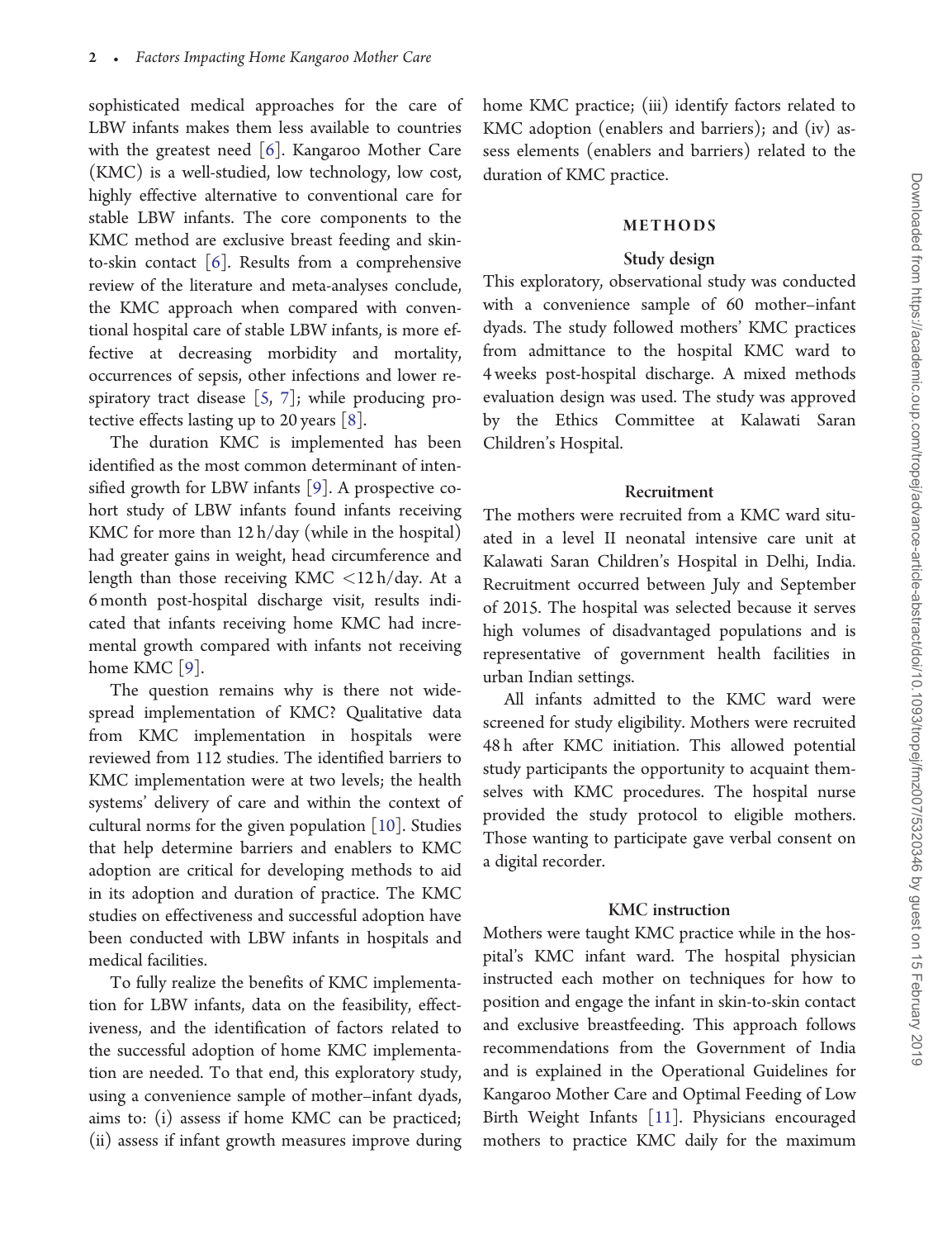amount of time the mother felt comfortable and at a minimum for 1 h per sitting.

# Data collection

There were three main data collection points; baseline (in hospital 48 h post-KMC training), 2 weeks post-discharge (phone visit) and 4 weeks postdischarge (home visit). Two research assistants, trained in qualitative research methods, administered questionnaires at baseline, 2 and 4 weeks post-discharge.

Infant weight was taken at baseline and 4 weeks after discharge using a Shakti Digital Baby Weighing Scale (Gujarat, India), hospital grade (precision up to 1 g). Infant length and head circumference were taken at birth and 4 weeks after discharge. Length was measured with an infantometer to the nearest 0.1 cm and head circumference measured with a nonstretchable tape to the nearest 0.1 cm.

Other baseline data included demographic information, close-ended questions assessing mothers' acceptability of KMC and self-reported (physician recorded) breastfeeding practices, and duration of KMC practiced.

Two-weeks after discharge a short KMC questionnaire was administered that included close-ended questions about home KMC acceptability; selfreported breastfeeding practice and duration of KMC practiced.

Four weeks after discharge data collected included infant anthropometric measures, self-reported breastfeeding practice and duration of KMC practiced, interviewer administered semi-structured questionnaire regarding mothers' home KMC experiences. Socio-economic status was measured by the Kuppuswamy's Socioeconomic Status Scale developed specifically for an Indian population [12].

# Questionnaire development, quality control

The questionnaire was designed to assess feasibility and acceptability of home KMC practice. When possible, questions were adapted from validated survey instruments in the literature  $[13, 14]$ . The questionnaire was translated from English to Hindi and piloted with mothers prior to the study. Week 4 post-discharge interviews were digitally recorded and transcribed into English. Recordings of the visits were randomly sampled, transcribed and reviewed by the principal investigator for quality control purposes.

# Data analysis

Descriptive statistics were calculated for quantitative variables using SPSS (Version 23.0, 2015). This included infants' weight, head circumference, length, percentage of mother–infant dyads that completed 4 weeks post-discharge KMC implementation, exclusivity of breastfeeding duration (h/day), frequency of skin-to-skin contact practices each day and number of days per week KMC (skin-to-skin contact) was implemented.

Qualitative data from semi-structured interview questionnaire were de-identified and entered into NVivo qualitative data analysis Software (QSR International Pty Ltd. Version 10, 2012) for coding. Two research team members independently coded, summarized and categorized data as barrier or enabler. Any discrepancies between coders were discussed until agreement was reached. A senior research team member reviewed data to ensure themes were culturally appropriate.

An exploratory analysis was conducted using the Mann–Whitney U (SPSS version 23.0, 2015) to determine if there were any relationships between barriers, enablers and duration of time implementing home KMC. Nonparametric statistics was used because of skewed distribution of KMC hours. The total number of enablers and barriers for each mother was calculated. Spearman's rank correlation was used to determine if the total number of barriers or enablers was correlated with the duration of time KMC was practiced.

# RESULTS

# Mother–infant dyad participants

A total of 137 mothers were screened and 77 were ineligible for participation. Reasons for exclusion were infant birth weight  $>$ 2000 g (n = 29), mother lived  $\geq$ 20 km from the hospital (*n* = 14), mother in the ward  $\langle 48h (n = 12)$ , multiple births  $(n = 14)$ and mother refused to participate  $(n = 8)$ .

Table 1 provides details about religion, income, mothers' age and number of children in the household. Nearly half of the mothers have less than a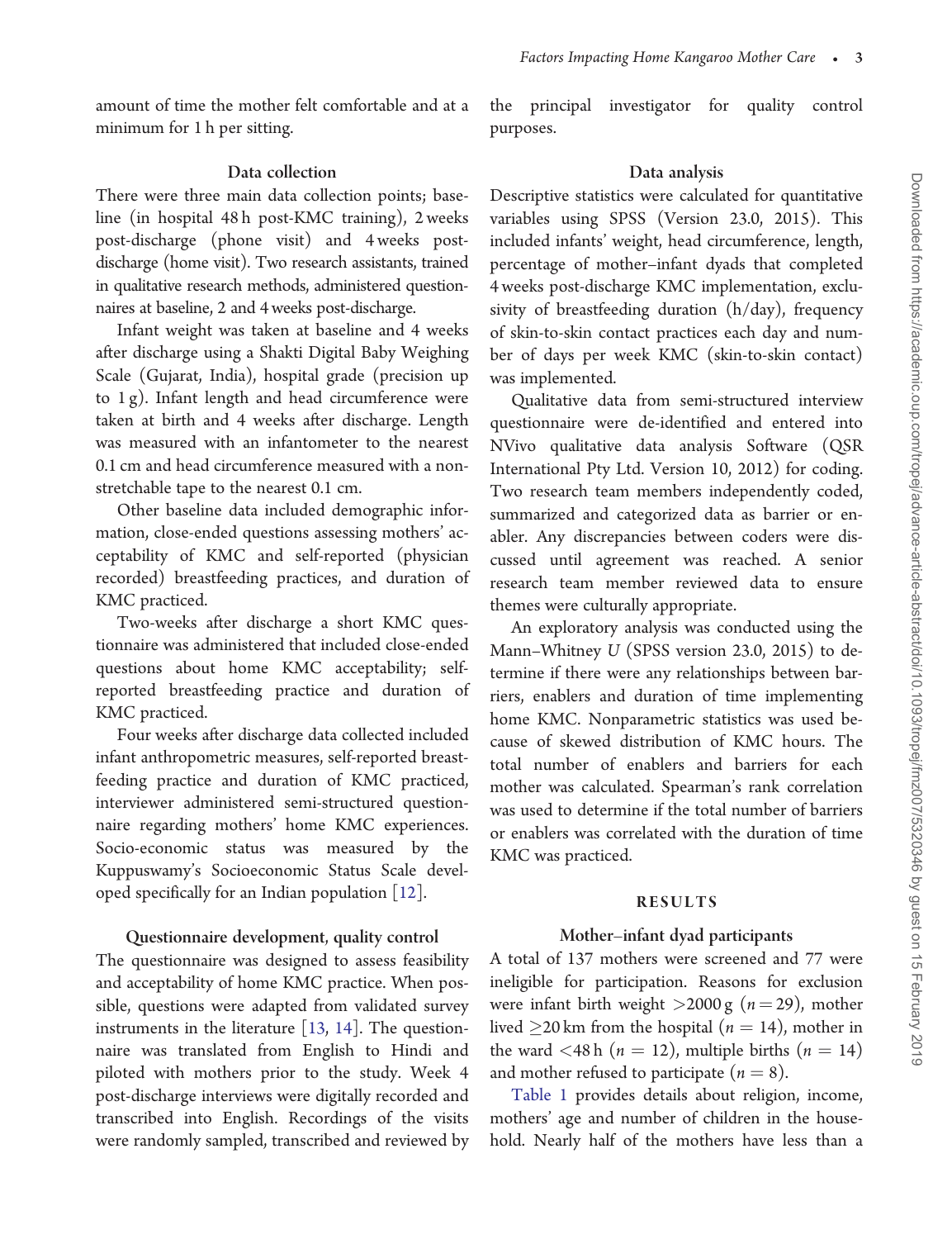middle school education. Over half (60%) of the mothers migrated to Delhi; and greater than 30% are lower class and 43.3% lower middle class (according to the Kuppuswamy's Socioeconomic Status Scale).

Of the 60 mothers recruited for the study, 88.3%  $(n = 53)$  completed all data collection visits. The reason for dropouts included a lack of response to

Table 1. Select demographic variables of sample population of mother–infant dyads

| Variable                           | Measurement        |
|------------------------------------|--------------------|
| Age of mother                      | 26 years $\pm$ 4.5 |
| Mothers education                  |                    |
| Post-high school                   | 30 % (18)          |
| High school                        | 21.7% (13)         |
| Primary and middle school          | 28.3% (17)         |
| Illiterate                         | 20.0% (12)         |
| Socio-economic status              |                    |
| Upper class                        | $8.3\%$ (5)        |
| Upper middle class                 | 16.7% (10)         |
| Lower middle class                 | 43.3% (26)         |
| Upper lower class                  | 31.7% (17)         |
| Lower class                        | $3.3\% (2)$        |
| Age at marriage                    |                    |
| $<$ 18 years                       | 15.0% (9)          |
| $\geq$ 18 years                    | 85.0% (51)         |
| Parity                             |                    |
| 1                                  | 45.0% (27)         |
| $\overline{2}$                     | 33.3% (20)         |
| >3                                 | 21.7% (14)         |
| Number of children under 5 in      |                    |
| household                          |                    |
| 0 children                         | 51.7% (31)         |
| 1 child                            | 38.3% (23)         |
| $\geq$ 2 children                  | $10.0\%$ (6)       |
| Normal delivery                    | 70.0% (42)         |
| Caesarean delivery                 | $30.0\%$ $(18)$    |
| State of origin-Outside of Delhi   | $60.0\%$ (36)      |
| Religion-Hindu                     | 88.3% (53)         |
| Infant sex-Male                    | $65.0\%$ (39)      |
| Gestational age at birth           | 31 weeks (29–34)   |
| Infant day count at KMC initiation | 9 days (4.0-18.8)  |
| Infant day count at discharge      | 18 days (9.0-33.0) |

Data expressed as mean  $\pm$  SD, median (IQR) or percentage (n) where appropriate.

attempts to schedule visits  $(n = 5)$  and infants expired during the study period  $(n = 2)$ .

#### KMC practice at 4 weeks post-discharge

The majority of the 88.3% of mothers who completed the 4 weeks post-discharge visit were breastfeeding and practicing skin-to-skin contact. Seven mothers (13.2%) discontinued home KMC at 4 weeks post-discharge visit. KMC was practiced on average 3.3 h per day and 5.1 days per week. Infant growth measures were not analyzed for significance; however, there were positive gains in weight, length and head circumference (Table 2).

#### Close-ended questions

Questions about attitudes and practice patterns of KMC were assessed at baseline and 2 weeks postdischarge. Table 3 shares information for key items asked at more than one visit. Between baseline and 2 weeks post-discharge, father's knowledge of KMC benefits increased from 48% to 80%. Support by husband or other family member practicing KMC increased from 49% to 58% between 2 and 4 weeks post-discharge.

# Semi-structured interview (open-ended questions) The participants' interview information was coded and

categorized. Table 4 lists the factors identified as enablers or barriers to KMC implementation at home.

The majority of mothers (51.7%) noted the top enabler to their KMC practice was help with household responsibilities/chores. Forty-two percent of mothers found the husband or family member performing skin-to-skin contact/KMC enabled them to also practice KMC. The total number of enablers reported was positively correlated  $(p = 0.000)$  with the duration of KMC practice. The top two enablers were also significantly related to the amount of time KMC was practiced, with support for chores and household responsibilities being most significant  $(U = 195, p = 0.008).$ 

The most frequently noted barriers to KMC practice was being responsible for the household chores and being uncomfortable. Nearly one-fourth of mothers cited privacy and hot weather as important barriers to KMC practice. The total number of barriers was significantly and negatively related to the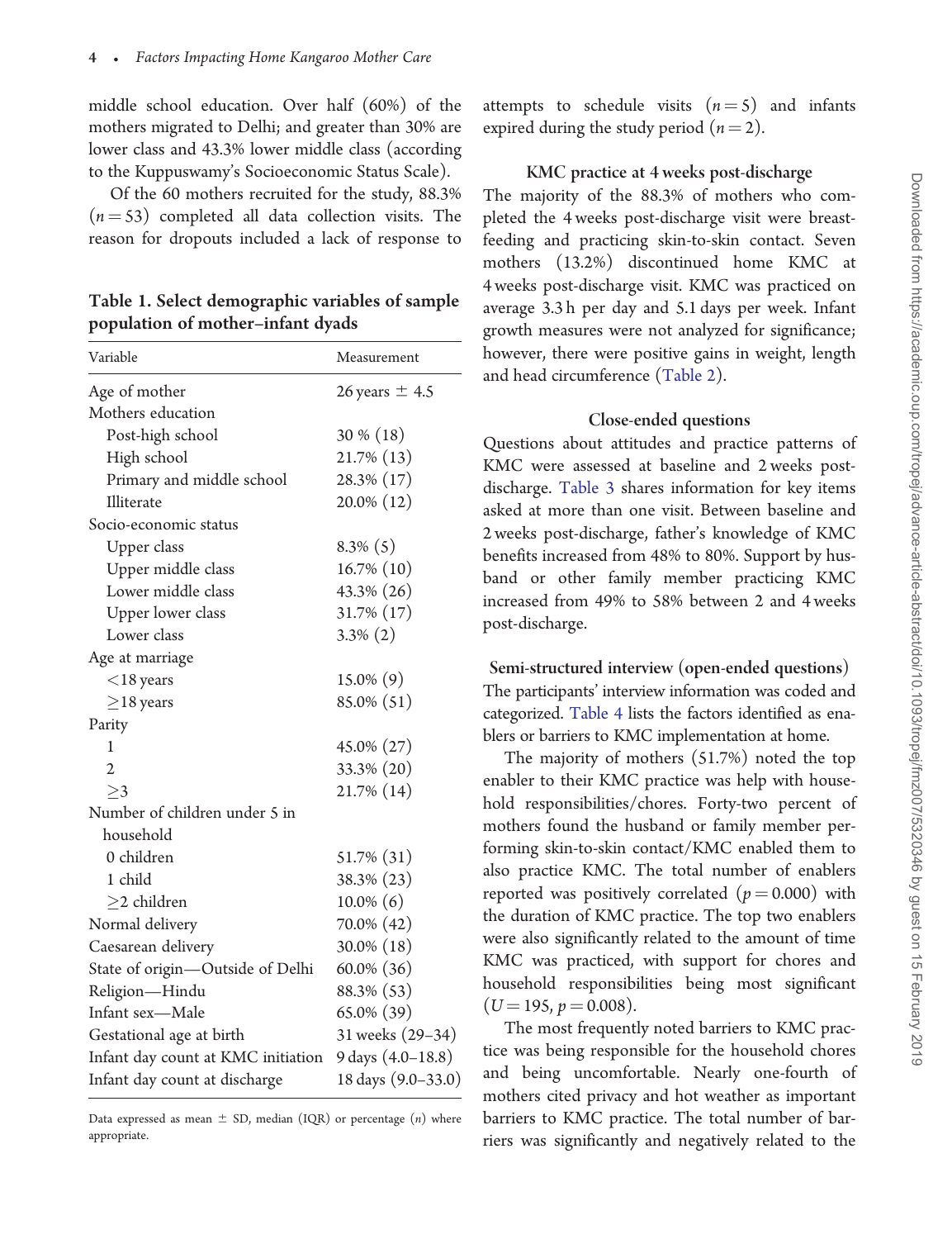|                                            |                   | End point 4 weeks            |  |
|--------------------------------------------|-------------------|------------------------------|--|
| Variable                                   | Baseline hospital |                              |  |
|                                            | KMC ward $(n=60)$ | after discharge ( $n = 53$ ) |  |
| <b>Breastfeeding</b>                       |                   |                              |  |
| Exclusively fed breastmilk                 | 45.0(27)          | 71.7(38)                     |  |
| Partially fed breastmilk                   | 31.7(19)          | 18.9(10)                     |  |
| Not fed breastmilk                         | 23.3(14)          | 9.4(5)                       |  |
| KMC hours per day                          | $4.3 \pm 2.2$     | $3.3 \pm 2.7$                |  |
| Number of days/week practiced KMC          | N/A               | $5.1 \pm 2.3$                |  |
| Weight gain per day from KMC initiation to | N/A               | $12.5 \pm 5.2$               |  |
| 4 weeks after discharge $(g/kg/day)$       |                   |                              |  |
| Infant head circumference at birth (cm)    | $28.2 \pm 2.1$    | $32.8 \pm 1.0$               |  |
| Infant length at birth $\text{(cm)}$       | $40.1 \pm 3.6$    | $47.5 \pm 2.2$               |  |
|                                            |                   |                              |  |

Table 2. Mothers' KMC practice and infant anthropometric measures at baseline and 4 weeks post-discharge

Data expressed as mean  $\pm$  SD or percentage (n) where appropriate.

duration of KMC practice  $(r<sub>s</sub> = 0.462, p = 0.000)$ . The barriers significantly related to the duration of KMC practice was the lack of privacy ( $p = 0.002$ ) and lack of motivation ( $p = 0.034$ ).

#### DISCUSSION

This exploratory study of 53 mothers with LBW neonates demonstrated the feasibility and efficacy of home KMC practice following hospital KMC initiation. A comparable in-hospital KMC training to home KMC practice was not identified. A community study in India with 101 mother neonate dyads found slightly more than half receiving prenatal KMC education initiated home KMC within 72 h of birth [15]. Participants reported practicing KMC for an average of  $5 h/day$  [15]. The mothers of LBW neonates reported barriers of KMC practice that included living arrangements, mothers' responsibility of household chores, hot weather and having more than one child [15].

Most studies of KMC practice with LBW neonates have been conducted during hospitalization. A review of studies on KMC implementation with LBW infants during hospitalization found several factors to be critical for caregivers' adoption of KMC [16]. The mother, father, mother-in-law and other family members must believe there are benefits to the infants' health [10]. The review of 99 articles confirmed that KMC acceptance and the engagement of family members is more likely when there is a belief that KMC is beneficial for mother and infant. Our study found (at baseline) 48% of mothers reported their husbands knew about KMC benefits. After 2 weeks of home KMC practice 80% of husbands knew the benefits. The increased positive belief in benefit was a likely enabler to the continued practice of breastfeeding and skin-to-skin contact up to 4 weeks post-hospital discharge.

A study determined that the most common determinant of intensified growth for LBW neonates was the duration of KMC practice [9]. This prospective cohort study found LBW neonates receiving KMC for more than 12 h/day (while in the hospital) had greater gains in weight, head circumference and length than those receiving KMC <12 h/day. At the 6 month post-hospital discharge visit, infants receiving KMC at home were found to have incremental growth compared with infants not receiving KMC once at home [9].

Our exploratory study found the most frequently reported enablers of KMC practice were also significantly related to the duration mothers' practiced KMC. Enablers cited most frequently were 'help with household responsibilities' (51.7%) and 'family members performing KMC (skin-to-skin contact)' (41.7%). Other studies have identified social support as a key to successful KMC implementation [10]. A review of KMC studies found that mothers lacking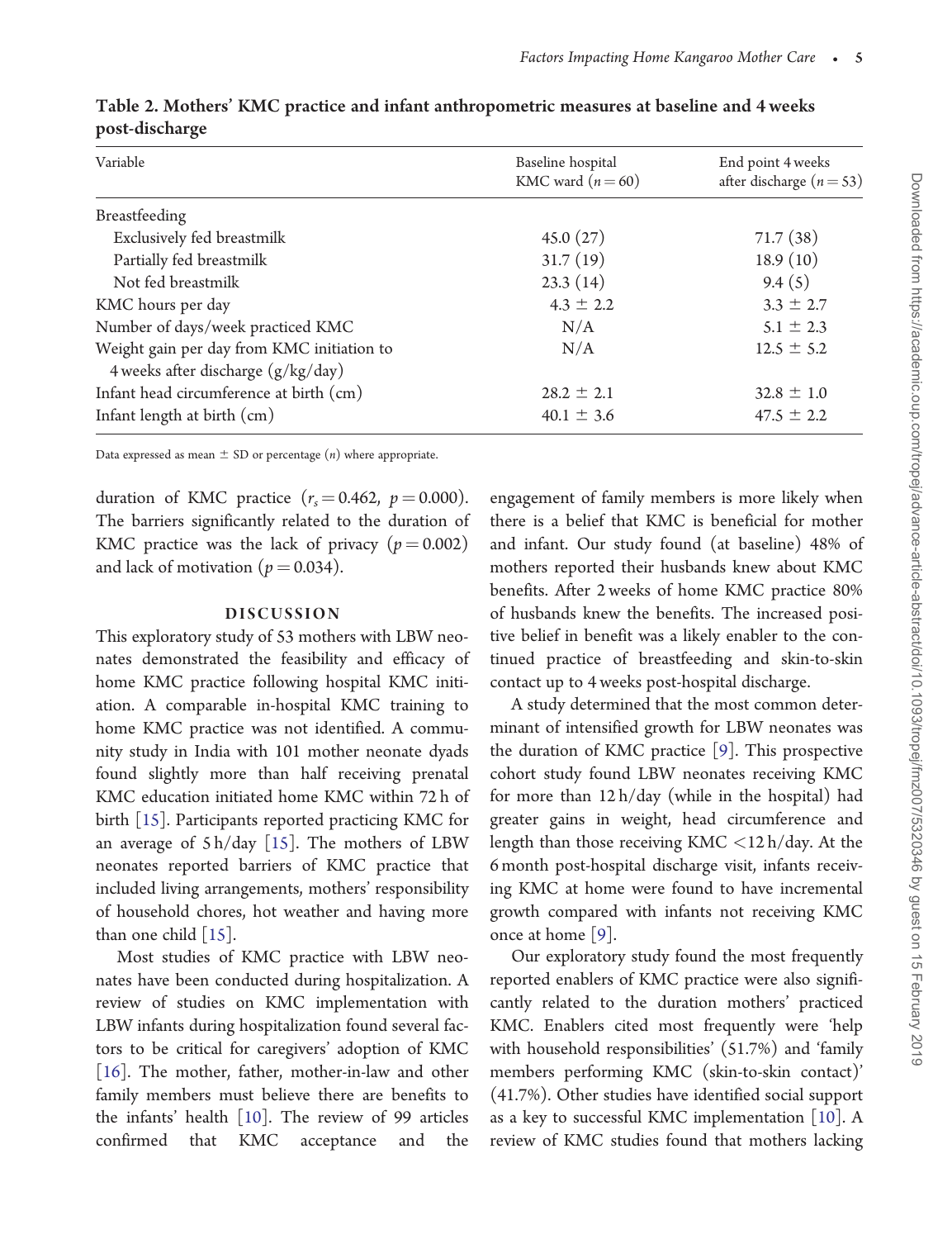| Survey question                                       | % Yes $(n=)$ in hospital<br>$(n=60)$ | % Yes $(n=)$ at home<br>$(2 \text{ weeks}; n = 54)$ | % Yes $(n=)$ at home<br>$(4 \text{ weeks}; n = 53)$ |
|-------------------------------------------------------|--------------------------------------|-----------------------------------------------------|-----------------------------------------------------|
| Are you practicing KMC?                               | 100.0(60)                            | 94.4(51)                                            | 86.8(46)                                            |
| Can you handle KMC alone?                             | 95(57)                               | 83.3 (50)                                           | N/A                                                 |
| Are you scared of smothering baby?                    | 31.7(19)                             | 11.7(7)                                             | N/A                                                 |
| Is privacy a concern?                                 | 16.7(10)                             | 25.0(15)                                            | N/A                                                 |
| Do strange looks from others prevent<br>you from KMC? | N/A                                  | 16.7(10)                                            | 13.5(7)                                             |
| Will (did) you practice KMC outside<br>of the house?  | 38.3(23)                             | 0(0)                                                | 3.8(2)                                              |
| Does your husband know about bene-<br>fits of KMC?    | 48.3(29)                             | 80.0(48)                                            | N/A                                                 |
| Does husband or someone else prac-<br>tice KMC?       | N/A                                  | 49.1 $(26)$                                         | 57.7(30)                                            |

Table 3. Mothers' attitudes and practices of home KMC implementation

# Table 4. Relationship between barriers and enablers with duration of KMC practice

|                                               | Percentage participants<br>naming factor influencing<br>KMC practice $(n)$ | Correlation of relationship<br>between variables and<br>duration of KMC<br>practiced $(U$ -value) | $p$ -Value |
|-----------------------------------------------|----------------------------------------------------------------------------|---------------------------------------------------------------------------------------------------|------------|
| Enablers                                      |                                                                            |                                                                                                   |            |
| Family helps w/household responsibilities     | 51.7(31)                                                                   | 195                                                                                               | $0.008*$   |
| Family performs KMC                           | 41.7(25)                                                                   | 215                                                                                               | $0.016*$   |
| Family helps with childcare of other children | 33.3(22)                                                                   | 290                                                                                               | 0.462      |
| Motivated to perform KMC by family members    | 13.3(8)                                                                    | 113.5                                                                                             | 0.098      |
| <b>Barriers</b>                               |                                                                            |                                                                                                   |            |
| Responsible for household chores              | 41.7(25)                                                                   | 306                                                                                               | 0.432      |
| Baby felt uncomfortable in KMC position       | 40.0(24)                                                                   | 242                                                                                               | 0.058      |
| Privacy                                       | 21.7(13)                                                                   | 112                                                                                               | $0.002*$   |
| Hot weather                                   | 21.7(13)                                                                   | 170.5                                                                                             | 0.064      |
| Mother felt physically uncomfortable          | 20.0(12)                                                                   | 160.5                                                                                             | 0.069      |
| Lack of motivation                            | 13.3(8)                                                                    | 95                                                                                                | $0.034*$   |

\*Statistically significant values.

healthcare staff support during hospitalization had a harder time implementing KMC [16].

A review of 103 qualitative studies about KMC utilization during hospitalization reported that primary barriers were factors related to lack of support and the mother neonate dyads' discomfort (pain, fatigue, heat). These studies also found the lack of privacy limited a family's adoption of KMC [16–18]. Our study of home KMC practice also found 'lack of privacy' and 'lack of motivation' to be significantly, and negatively, related to the length of time KMC was practiced. Factors that foster KMC practice and positively influence the duration of practice includes 'help with household responsibilities' and 'family members performing KMC (skin-to-skin contact)'. Strategies to increase social support (including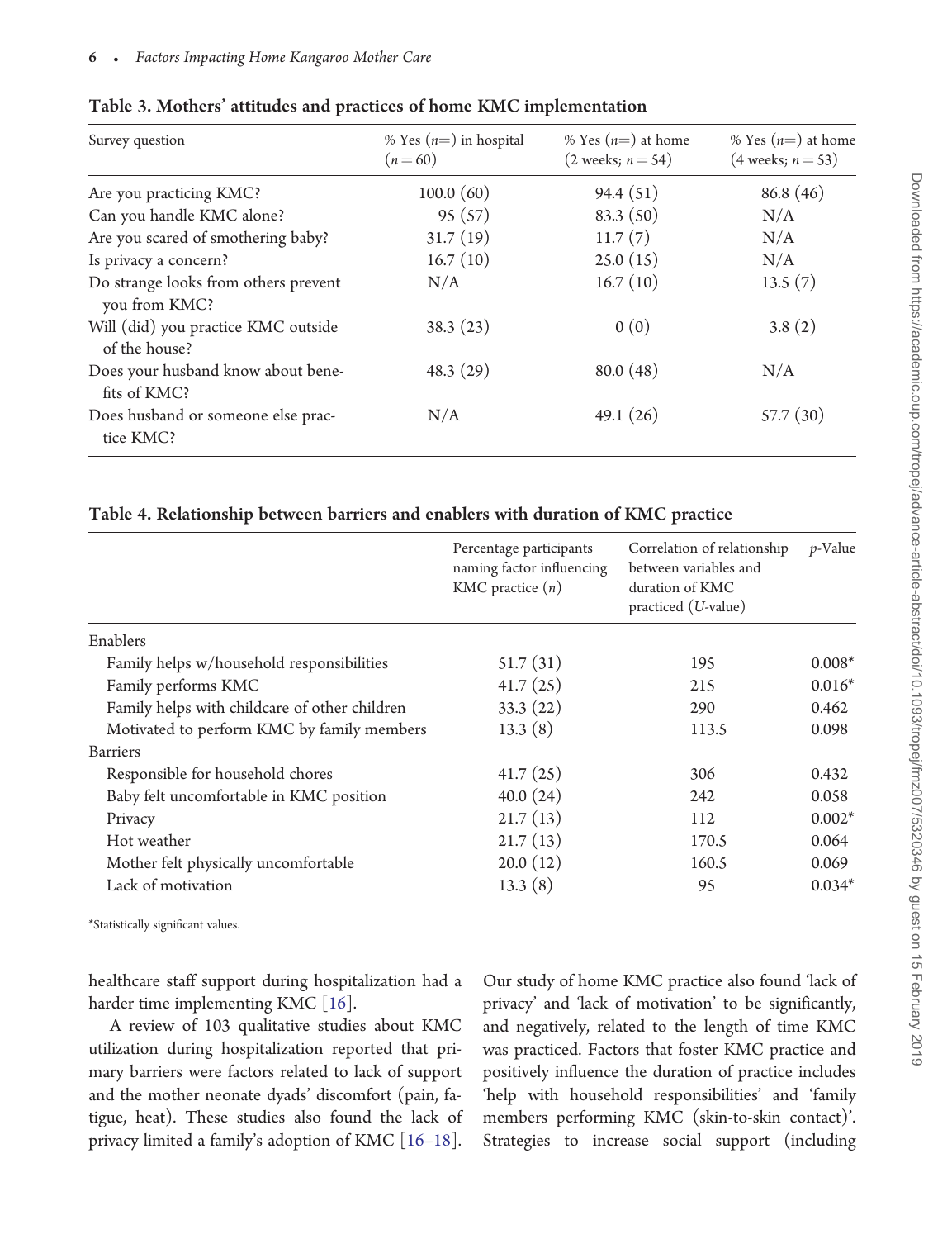paternal involvement), may help address a mothers' lack of motivation and help increase the duration infants experience skin-to-skin contact.

In many countries, societal norms do not support the father having an active role in child care or helping with household chores because these are typical roles for the mother  $[10]$ . Older generations, such as a mother-in-law that lives with the family, may add to the barriers by not supporting KMC because of traditions and norms for handling infants and role delineation [16]. This study found husband's knowledge of KMC benefits increased within 2 weeks post-hospital discharge. This implies the husband became more interested and with encouragement could be further engaged in home KMC practice. Our study found a primary enabler to KMC practice and practice for longer duration was the participation of fathers and other family members. Nearly half of participants reported fathers and/or other family members practiced KMC (skin-to-skin) care. Future studies to assess barriers to paternal engagement and ways to overcome these barriers will be critical to widespread utilization of KMC at home post-hospital discharge.

#### Study limitations

This was an exploratory study using a convenience sample, with a non-experimental design. The study findings are relevant to other urban mothers in India with stable LBW infants interested in home KMC practice. Mothers self-reported the amount of time spent on KMC practice. Duration was reported using several questions asking about days/week, minutes/ day, time of day and frequency per day. There is not a standardized method for reporting on duration of KMC/skin-to-skin contact practice.

In general, surveys and questionnaires can lead to participant bias as they may want to please study staff and report what they think they ought to have done. The questions about KMC implementation, barriers and enablers were modified from other questionnaires. Questions were reviewed with subset of participants to assess clarity of question and some changes were made. At the week-4 visit, the interviewer asked each participant questions and followup depending on responses made. Many times, the last interview was conducted in a joint family environment with husbands, mothers-in-law and other family members present. This could have resulted in some biased responses.

#### CONCLUSION

Resource limitations that prevent the availability of specialty hospital units, or cause overcrowding and earlier discharges from hospital units, amongst other issues, make home KMC implementation imperative to the survival of LBW/premature infants. KMC education and instruction with ongoing support for families with LBW infants need to be made available. Future programs may increase the dissemination and adoption of KMC by specifically addressing enablers and barriers correlated to duration of home KMC.

# ACKNOWLEDGEMENTS

We gratefully acknowledge the support for this study from the United States-India Educational Foundation and Laerdal Foundation. We are grateful to the mothers who chose to participate in the study and welcomed our research team into their homes. We thank the staff from Save the Children and Kalawati Saran Children's Hospital who volunteered their services. We thank the faculty, specifically Lynda H. Powell, PhD, from the Department of Preventive Medicine at Rush University Medical Center who provided guidance from study conception through the writing of the manuscript. Lastly, we are immensely grateful to Alicia Moag-Stahlberg for her guidance and support in writing the manuscript.

#### FUNDING

United States-India Educational Foundation [Fulbright-Nehru Grant # 2014/ST/37] Laerdal Foundation.

#### REFERENCES

- 1. World Fact Book. Washington, DC: Central Intelligence Agency, 2017 [Internet]. https://www.cia.gov/library/pub lications/the-world-factbook/fields/2091.html (11 November 2017, date last accessed).
- 2. United Nations Inter-agency Group for Child Mortality Estimation. UNICEF Data: Monitoring the Situation of Children and Women: United Nations International Children's Emergency Fund; 2017 [Internet]. https://data. unicef.org/topic/child-survival/neonatal-mortality/ (15 May 2018, date last accessed).
- 3. Lawn JE, Cousens S, Zupan J. Team. LNSS. 4 million neonatal deaths: when? where? why? Lancet 2005;365: 891–900.